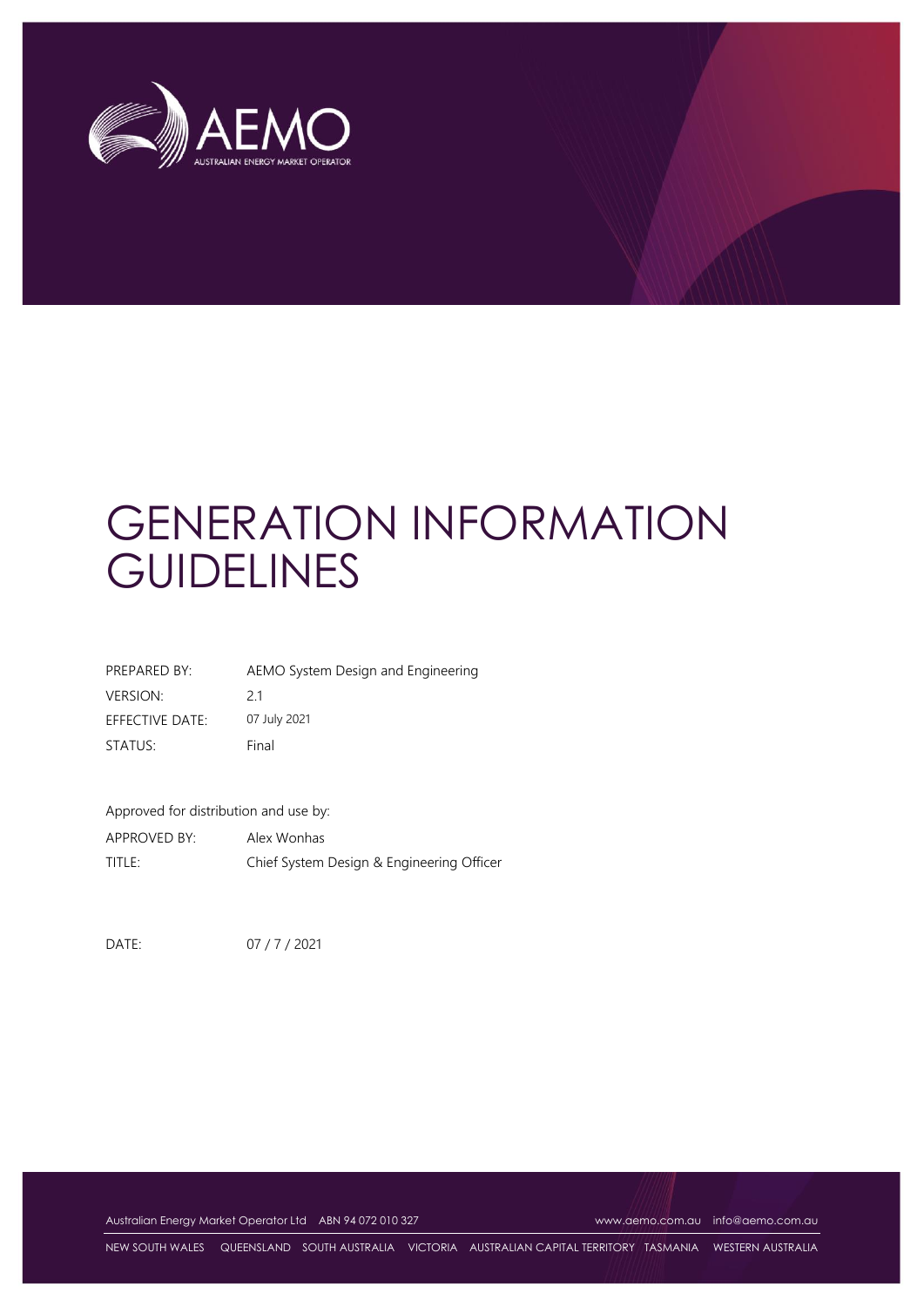

# **VERSION RELEASE HISTORY**

| Version | <b>Effective Date</b> | Summary of Changes                                                                                                                               |
|---------|-----------------------|--------------------------------------------------------------------------------------------------------------------------------------------------|
| 1.0     | 5 December 2019       | First Issue of Interim Guidelines                                                                                                                |
| 2.0     | 23 July 2020          | First Issue of Full Guidelines                                                                                                                   |
| 2.1     | 07 July 2021          | Minor change to Section 3.2 to reflect revised commitment status' as per latest ISP<br>Methodology and outcomes of August 2020 FRG consultation. |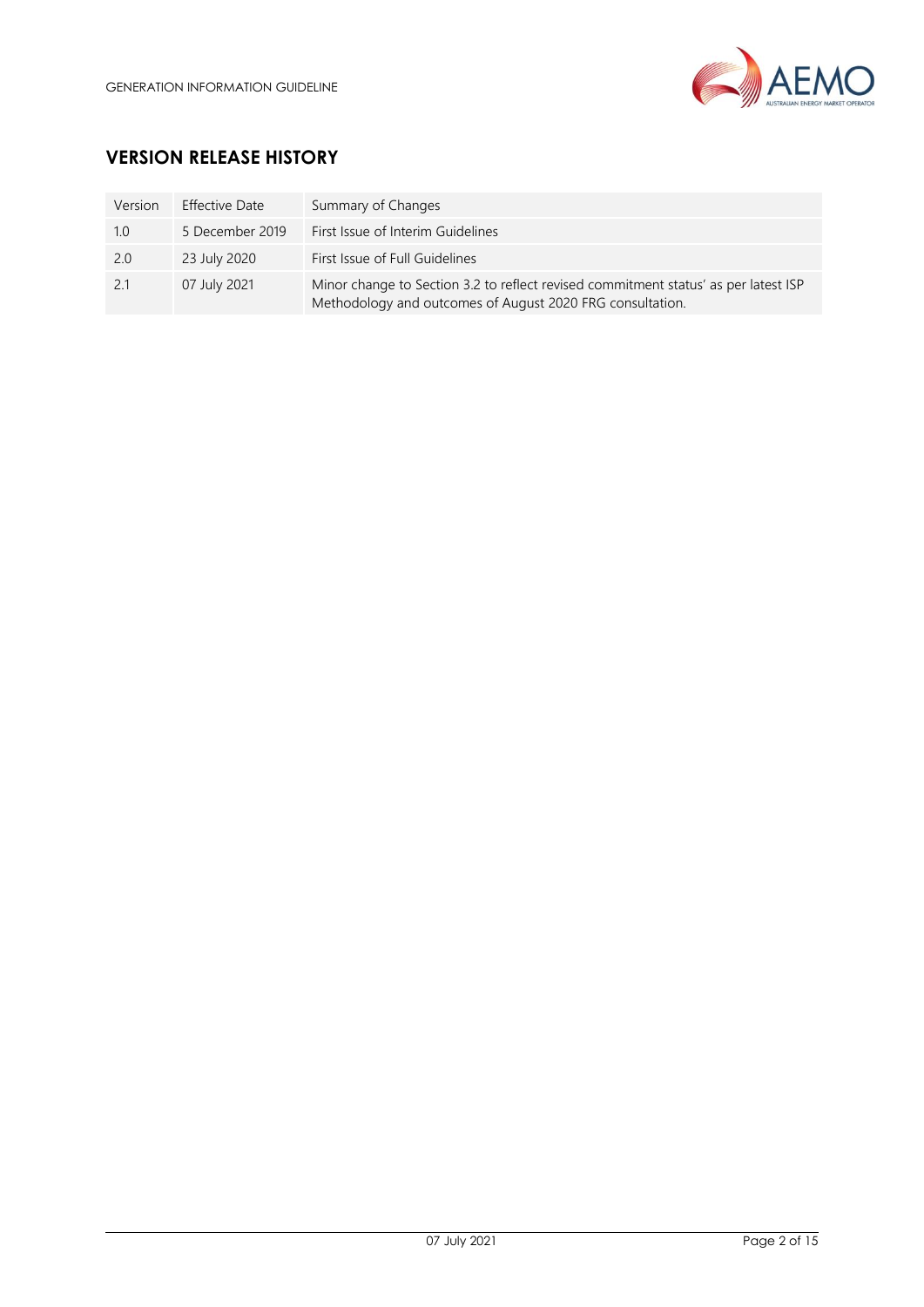

## CONTENTS

| 1.   | <b>INTRODUCTION</b>                                                                       | $\overline{4}$ |
|------|-------------------------------------------------------------------------------------------|----------------|
| 1.1. | Purpose and scope                                                                         | 4              |
| 1.2. | Definitions and interpretation                                                            | $\overline{4}$ |
| 1.3. | Application of the Guidelines                                                             | 5              |
| 2.   | <b>BACKGROUND</b>                                                                         | 5              |
| 2.1. | Requirement for generation information page                                               | 5              |
| 2.2. | Purpose of generation information page                                                    | 5              |
| 3.   | <b>GENERATION INFORMATION PAGE CONTENT AND INFORMATION SOURCES</b>                        | 6              |
| 3.1. | Generator Survey process                                                                  | 6              |
| 3.2. | Public Generator Survey information                                                       | $6\,$          |
| 3.3. | Key connection information                                                                | $\overline{7}$ |
| 3.4. | Reconciliation of key connection information with the public Generator Survey information | 7              |
| 4.   | UPDATING THE GENERATION INFORMATION PAGE                                                  | 8              |
| 4.1. | Timing of page updates                                                                    | 8              |
| 4.2. | Generators and project developers to update general information                           | 8              |
| 4.3. | Updating key connection information                                                       | 8              |
| 5.   | PROVISION OF KEY CONNECTION INFORMATION TO AEMO                                           | 9              |
| 5.1. | Submission requirements                                                                   | 9              |
| 5.2. | Timing for provision                                                                      | 10             |
| 5.3. | Format                                                                                    | 11             |
| 5.4. | Victoria                                                                                  | 14             |
| 6.   | GUIDANCE ON EVIDENCE REQUIRED TO BE A PROJECT DEVELOPER                                   | 14             |
| 6.1. | Guidance on AEMO's project developer assessment processes                                 | 14             |
| 6.2. | Types of evidence                                                                         | 14             |

# **TABLES**

| Table 2 | Generation Information published according to Summary Status and NEM Dispatch Type 7              |  |
|---------|---------------------------------------------------------------------------------------------------|--|
|         |                                                                                                   |  |
|         | Table 4 Format of key connection information and supporting information to be provided by TNSPs11 |  |
|         |                                                                                                   |  |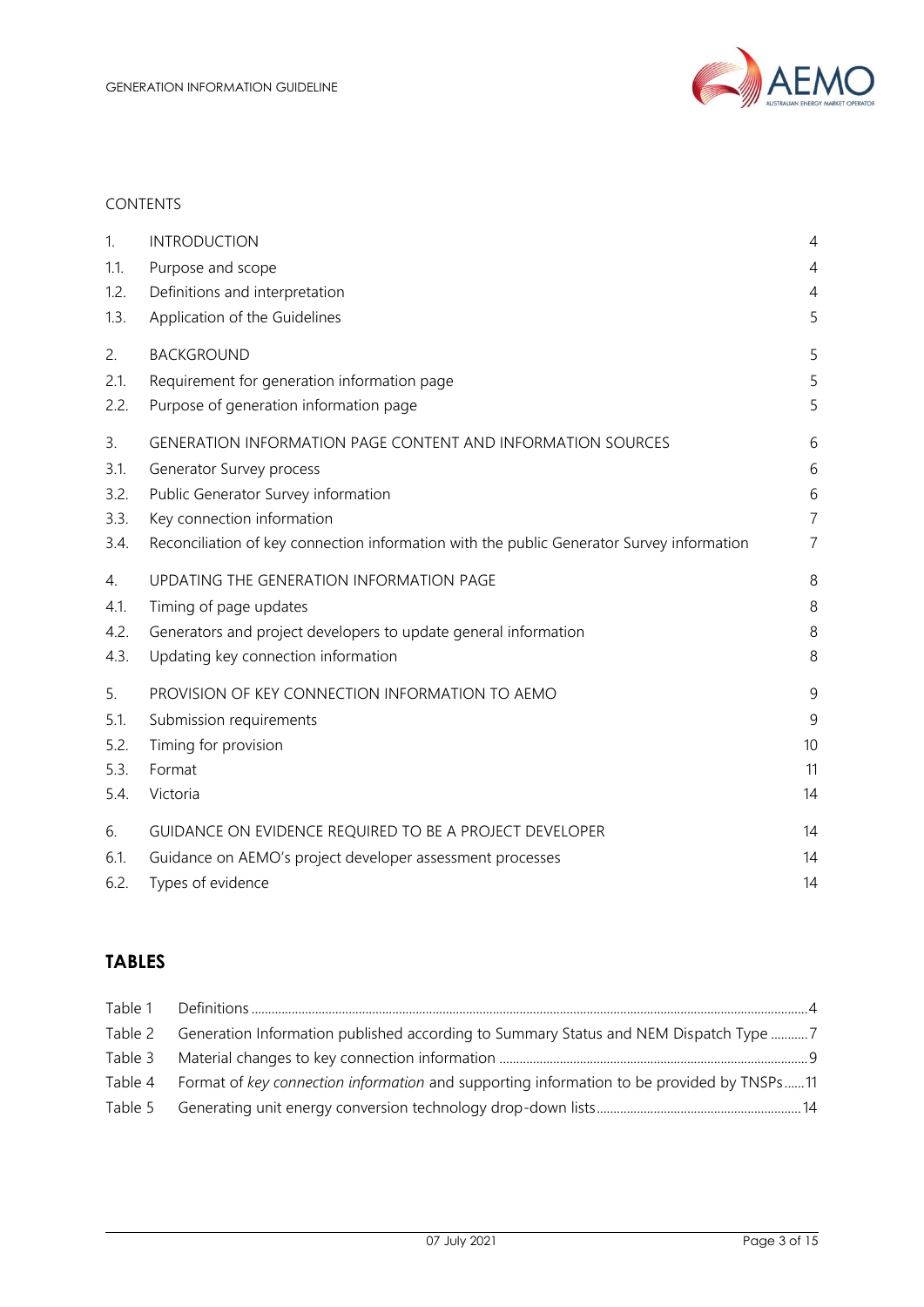

## <span id="page-3-0"></span>**1. INTRODUCTION**

## <span id="page-3-1"></span>**1.1. Purpose and scope**

- (a) These are the *generation information guidelines* (Guidelines) made under clause 11.117.3(b) of the National Electricity Rules (NER). The Guidelines replace the Interim Guidelines, which were published by AEMO on 5 December 2019
- (b) NER clause 3.7F(e) specifies four topics that must be addressed in the *generation information guidelines*, to which the sections below correspond. These are:
	- (i) the categories of information to be published on AEMO's *generation information page*;
	- (ii) the intervals at which updates to the *generation information page* will be published;
	- (iii) the manner, timing and format in which *key connection information* will be provided by *transmission network service providers* (TNSP) to AEMO; and
	- (iv) guidance regarding the evidence that AEMO may require to register a *project developer* and NER clause 3.13.3AA(c).
- (c) These Guidelines have effect only for the purposes set out in the NER. The NER and the National Electricity Law prevail over these Guidelines to the extent of any inconsistency.

## <span id="page-3-2"></span>**1.2. Definitions and interpretation**

## **1.2.1. Glossary**

- (a) Terms defined in the National Electricity Law and the NER have the same meanings in these Guidelines unless otherwise specified in this clause.
- (b) Terms defined in the NER are intended to be identified in these Guidelines by italicising them, but failure to italicise a defined term does not affect its meaning.
- (c) In addition, the words, phrases and abbreviations in the table below have the meanings set out opposite them when used in these Guidelines.

#### <span id="page-3-3"></span>**Table 1 Definitions**

| Term        | Definition                                |
|-------------|-------------------------------------------|
| <b>AEMO</b> | Australian Energy Market Operator Limited |
| <b>ESOO</b> | Electricity statement of opportunities    |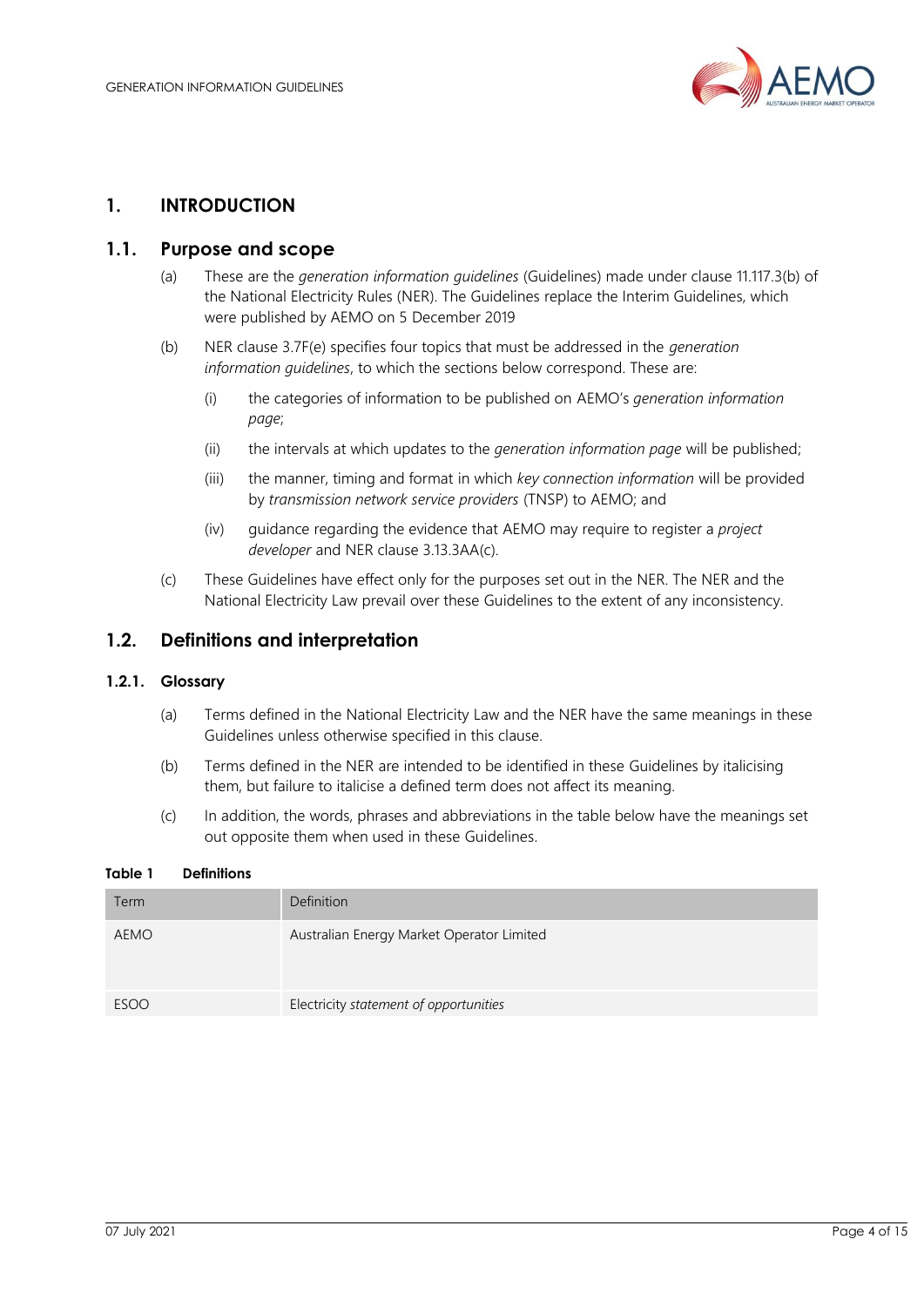

| Term                           | Definition                                                                                                                                                                                                                                                                                                                                                                                                                                                                                                                                                                                                                                                                       |
|--------------------------------|----------------------------------------------------------------------------------------------------------------------------------------------------------------------------------------------------------------------------------------------------------------------------------------------------------------------------------------------------------------------------------------------------------------------------------------------------------------------------------------------------------------------------------------------------------------------------------------------------------------------------------------------------------------------------------|
| Forecast completion date       | The date at which the connection applicant expects the generating units associated<br>with the connection enquiry/application to be ready to commence commissioning<br>activities under NER 5.7.3.<br>Note that a date range (i.e. "Earliest expected forecast completion date" to "Latest<br>expected forecast completion date") should be provided in the case where all<br>generating units are not expected to commence commissioning on the same day.<br>Also note that the "Earliest expected forecast completion date" is supporting<br>information, and will not be included within the key connection information data<br>published on the Generation Information Page. |
| Generator Survey               | A process for the collection of information about existing generating systems and<br>proposed generation projects from Generators and generation proponents for the<br>purposes of the ESOO and associated reliability forecasts.                                                                                                                                                                                                                                                                                                                                                                                                                                                |
| Guidelines                     | These generation information quidelines                                                                                                                                                                                                                                                                                                                                                                                                                                                                                                                                                                                                                                          |
| <b>KCI Submission Deadline</b> | Each of, 19 March, 19 June, 19 Septembers and 19 December of each year.                                                                                                                                                                                                                                                                                                                                                                                                                                                                                                                                                                                                          |
| <b>NER</b>                     | National Electricity Rules                                                                                                                                                                                                                                                                                                                                                                                                                                                                                                                                                                                                                                                       |
| <b>TNSP</b>                    | Transmission Network Service Provider                                                                                                                                                                                                                                                                                                                                                                                                                                                                                                                                                                                                                                            |
| <b>NSP</b>                     | Network Service Provider                                                                                                                                                                                                                                                                                                                                                                                                                                                                                                                                                                                                                                                         |

#### **1.2.2. Interpretation**

These Guidelines are subject to the principles of interpretation set out in Schedule 2 of the National Electricity Law.

## <span id="page-4-0"></span>**1.3. Application of the Guidelines**

These Guidelines include:

- (a) relevant information for all energy industry participants and observers; and
- (b) requirements applicable to AEMO, TNSPs, *Generators, Connection Applicants* and *project developers.*

## <span id="page-4-1"></span>**2. BACKGROUND**

## <span id="page-4-2"></span>**2.1. Requirement for generation information page**

The *generation information page* is an information resource to inform *Registered Participants* and other interested persons of the extent and nature of generating *plant* connected, or proposed to be connected, to the national grid. With effect from 31 January 2020, the NER require AEMO to publish the *generation information page* under rule 3.7F.

## <span id="page-4-3"></span>**2.2. Purpose of generation information page**

In addition to its use as a general information resource, the *generation information page* also meets AEMO's obligation to publish updates of new information that materially changes the latest published ESOO, in particular: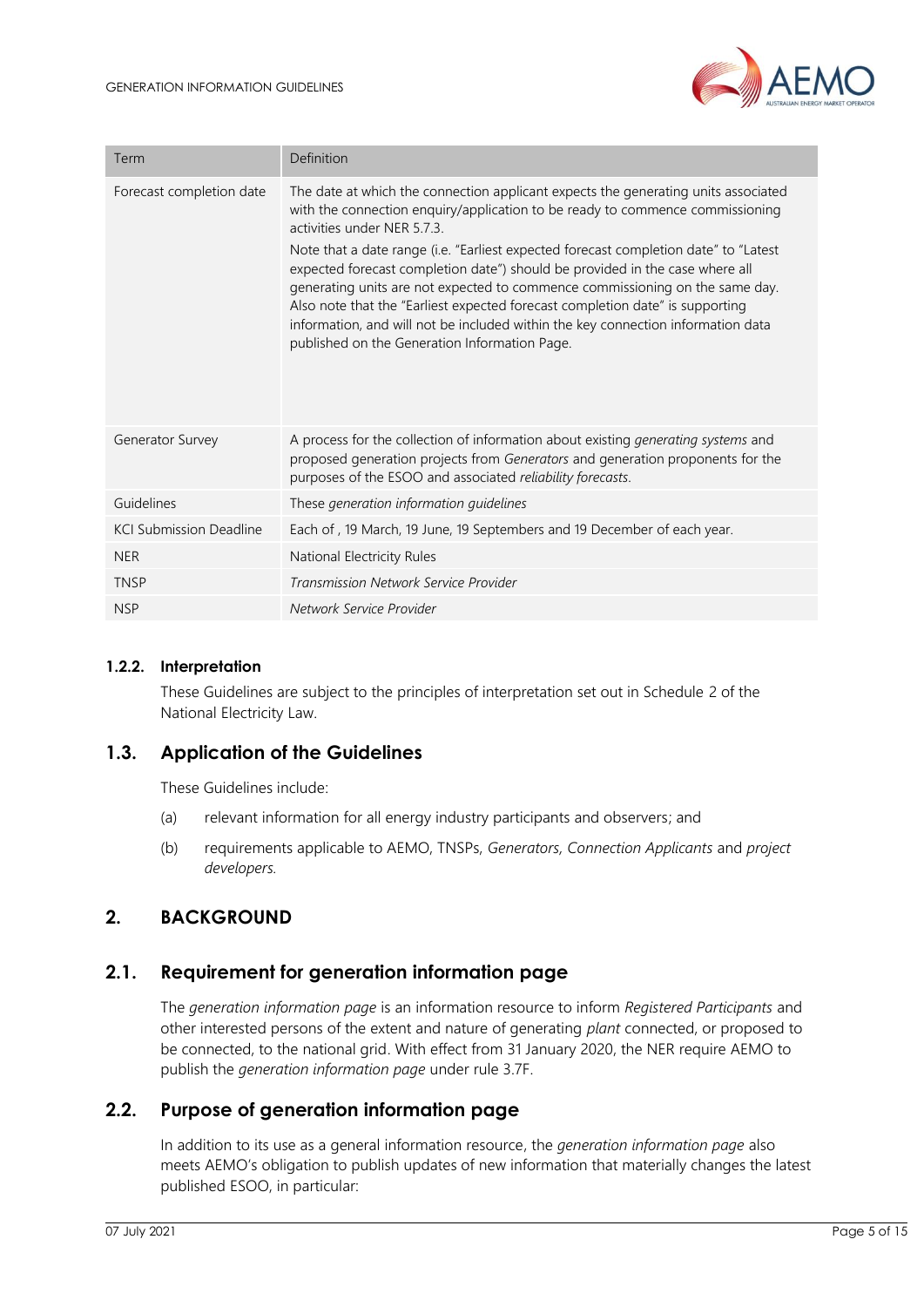

- (a) capabilities of existing *generating units* and *generating units* for which formal commitments have been made for construction or installation;
- (b) capabilities of proposed *generating units* and *generating units* for which formal commitments have not been made for construction or installation, to the extent it is reasonably practicable to do so; and
- (c) *planned plant retirements* (including *expected closure years* and *closure dates* for *generating units* in the ESOO outlook period).

The information provided to AEMO and published on the *generation information page* also informs other relevant AEMO planning and operational functions in addition to the ESOO, including the Integrated System Plan (ISP), and generation data inputs to the determination of *intra-regional loss factors* (MLFs).

# <span id="page-5-0"></span>**3. GENERATION INFORMATION PAGE CONTENT AND INFORMATION SOURCES**

## <span id="page-5-1"></span>**3.1. Generator Survey process**

- (a) AEMO requests *Generators* and known generation proponents to complete Generator Surveys, which are used to collect information required for the preparation of each ESOO and updates to the ESOO. This forms part of the information-gathering process contemplated in NER clause 3.13.3A(d) and the *Reliability Forecast Guidelines*.
- (b) The raw data collected via Generator Surveys relates to the subject matter of the ESOO (NER clause 3.13.3A(a)) and may be used for AEMO's other NER functions.
- (c) AEMO conducts a comprehensive Generator Survey process annually, with updates requested quarterly, or as soon as practicable when there is a material change in the information previously provided. AEMO also requests new generation proponents to complete Generator Surveys as projects are identified through receipt of key connection information.
- (d) All *Registered Participants* are required under NER clause 3.13.3A(e) to provide the requested information via the Generator Surveys Application in AEMO's Markets Portal. Access to this portal is provided on request to AEMO's Information and Support Hub.
- (e) Should a *Generator* become aware of material changes to the information it provided to AEMO in a Generator Survey, it must advise AEMO of the change as soon as practicable (NER clause 3.13.3A(f). AEMO provides a user guide to assist participants to submit updates.

## <span id="page-5-2"></span>**3.2. Public Generator Survey information**

- (a) The *generation information page* includes a public subset of the raw data collected via Generator Surveys, including information that has been aggregated from the raw data, and information that has been derived from the raw data via an algorithm. Both the aggregated and derived information is provided in place of the raw data, in order to protect *confidential information*.
- (b) The collected information is processed to summarise existing and proposed *generating units*, or *generating systems*, by *NEM* Dispatch Type (i.e. scheduled (S), semi-scheduled (SS) and non-scheduled (NS)), according to seven broad "Summary Status" categories (Existing, Announced Withdrawal, Upgrade, Committed, Anticipated, Proposed and Withdrawn) for generating systems.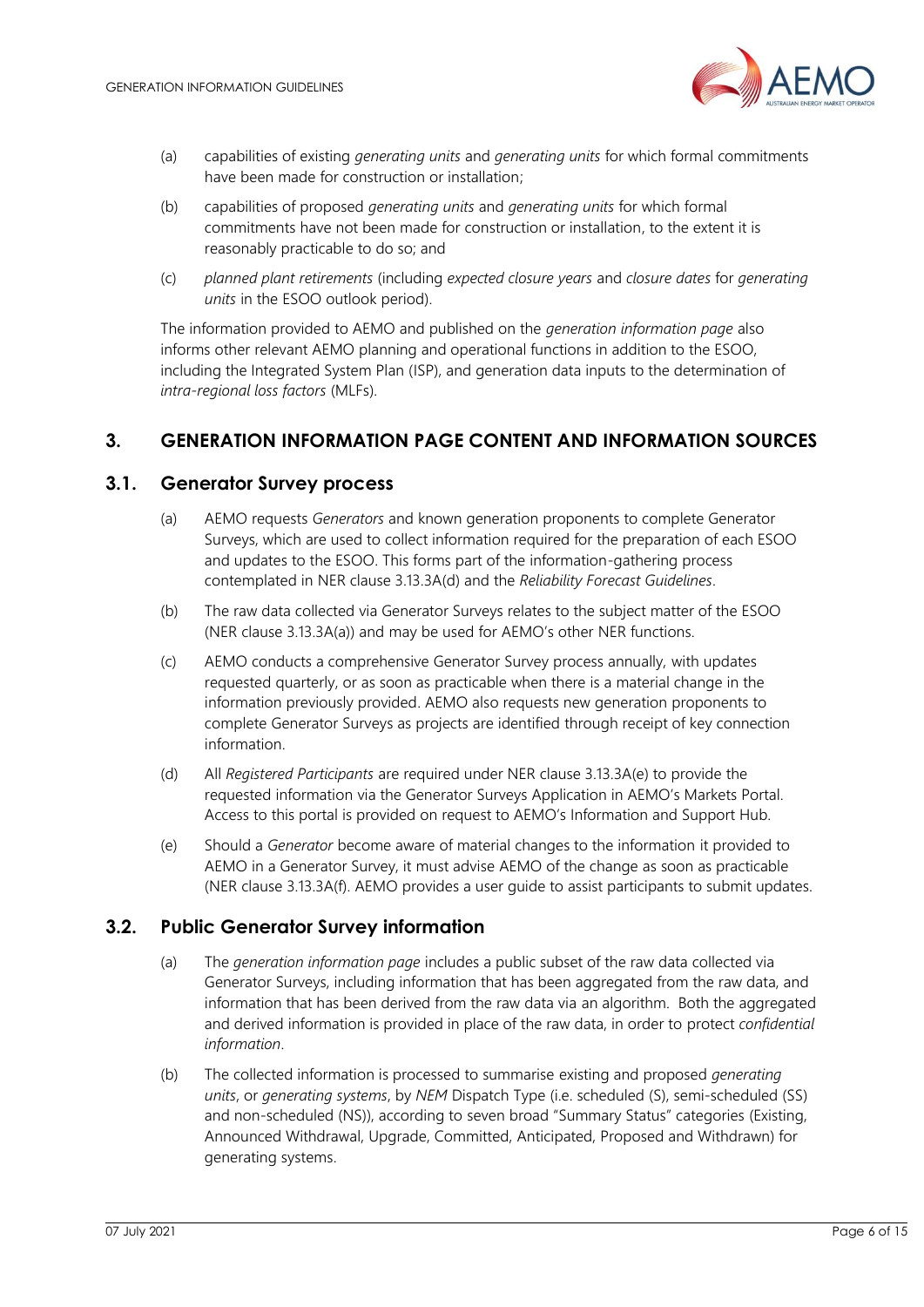

- (c) The commitment criteria applied to determine whether a generation project is categorised within any ofthe generating system Summary Status of Proposed, Anticipated, or Committed, are published on the *generation information page*, under the 'Background Information' tab.
- (d) The "Committed" Summary Status includes both the "Committed" and "Committed\*" commitment status of new generation projects.
- (e) The "Anticipated" Summary Status includes the "Anticipated" commitment status of new generation projects. New generation projects are assigned the Anticipated commitment status as defined in the ISP Methodology<sup>1</sup>.
- (f) The "Proposed" Summary Status includes the "Publicly Announced" commitment status of new generation projects.
- (g) Information published on the *generation information page* for each combination of Dispatch Type and Summary Status category is shown in the table below.

| <b>Summary Status</b>  | List of<br>generating<br>units | Project<br>commitment<br>status | 10-year<br>forecast of<br>generation<br>capacity | Changes in<br>capability<br>and service<br>availability | Expected<br>closure year |
|------------------------|--------------------------------|---------------------------------|--------------------------------------------------|---------------------------------------------------------|--------------------------|
| Existing               | S, SS, NS                      | n/a                             | S, SS                                            | S, SS, NS                                               | S, SS                    |
| Announced Withdrawal   | S, SS, NS                      | n/a                             | S, SS                                            | S, SS, NS                                               | S, SS                    |
| Upgrade                | S, SS, NS                      | n/a                             | S, SS                                            | S, SS, NS                                               | n/a                      |
| Committed              | S, SS, NS                      | S, SS, NS                       | S, SS                                            | S, SS, NS                                               | n/a                      |
| Anticipated            | S, SS                          | S, SS                           | n/a                                              | n/a                                                     | n/a                      |
| Proposed               | S, SS, NS                      | S, SS, NS                       | n/a                                              | n/a                                                     | n/a                      |
| Withdrawn <sup>2</sup> | S, SS, NS                      | n/a                             | S, SS                                            | n/a                                                     | S, SS                    |

#### <span id="page-6-2"></span>**Table 2 Generation Information published according to Summary Status and NEM Dispatch Type**

# <span id="page-6-0"></span>**3.3. Key connection information**

- (a) As required under NER clause 3.7F(b)(3), the *generation information page* will include *key connection information* received from *Connection Applicants* by TNSPs and provided to AEMO in accordance with the NER and these Guidelines.
- (b) The *key connection information* will be published on the *generation information page* as a separate file, at least until AEMO publishes the final *generation information guidelines* on or before 31 July 2020.

# <span id="page-6-1"></span>**3.4. Reconciliation of key connection information with the public Generator Survey information**

(a) When a new Generator Survey is created, or an existing Generator Survey is modified, the proponent will be requested to identify the corresponding *key connection information* entries published on the *generation information page*, in order to assist with reconciliation.

<sup>1</sup> For further detail see the ISP Methodology at https://aemo.com.au/energy-systems/major-publications/integrated-system-planisp/2022-integrated-system-plan-isp.

<sup>&</sup>lt;sup>2</sup> Information regarding Withdrawn generating units is maintained within relevant tables for a period of up to 1 year after permanent withdrawal from Service.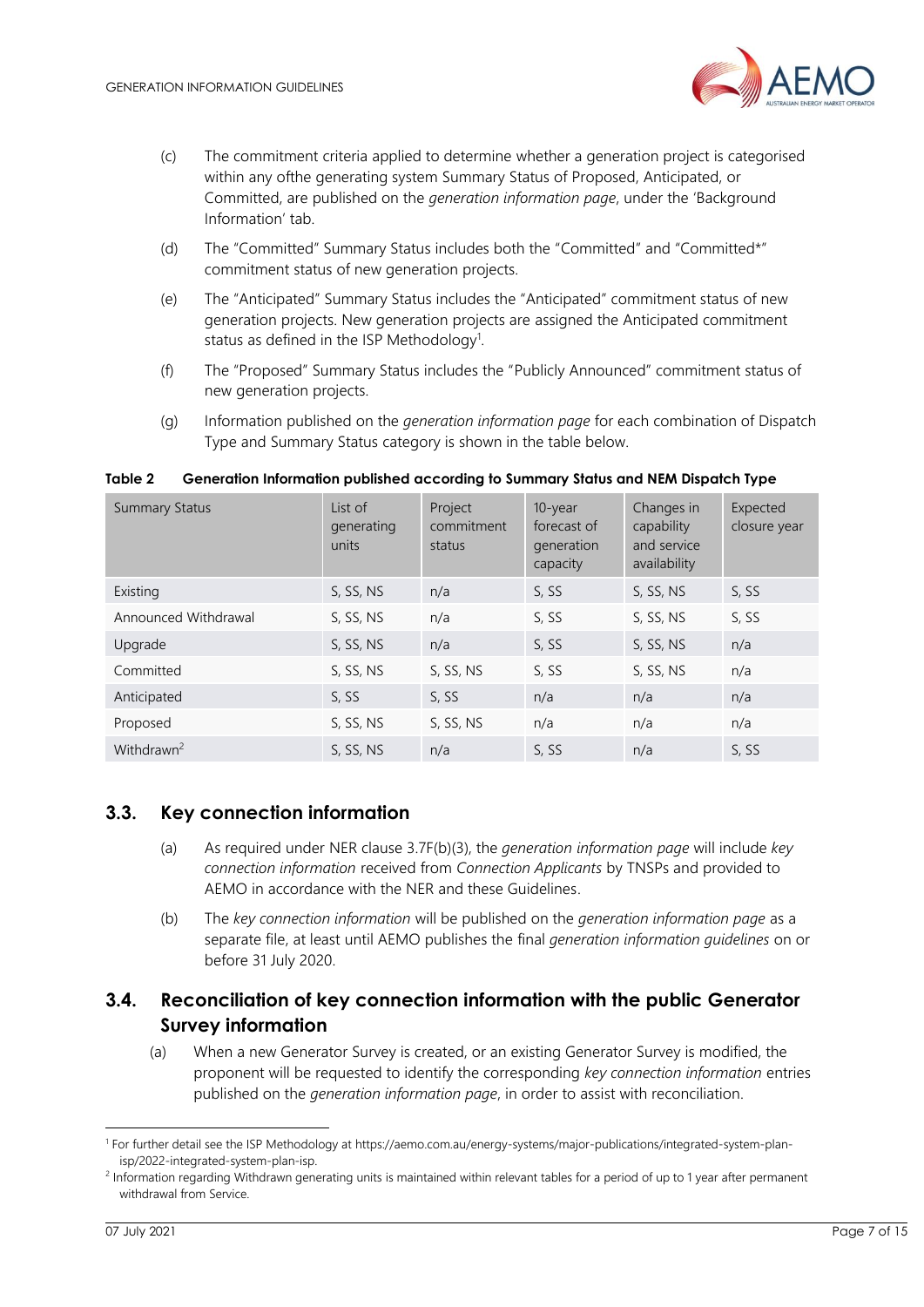

- (b) Prior to the publication of the final *generation information guidelines*, AEMO will only reconcile the key connection information provided by TNSPs, with the Generator Survey information collected from Generators and known generation proponents, as identified by the proponent of the Generator Survey.
- (c) Where conflicting information has been received, AEMO will give priority to the most recent data collected, in the absence of obvious error.

# <span id="page-7-0"></span>**4. UPDATING THE GENERATION INFORMATION PAGE**

## <span id="page-7-1"></span>**4.1. Timing of page updates**

(a)

Consistent with rule 3.7F(d), AEMO will publish updates to the *generation information page* no less than quarterly (that is, at least every three months).

# <span id="page-7-2"></span>**4.2. Generators and project developers to update general information**

- $(a)$  If a:
	- (i) *Generator* (including a person registered as an *Intending Participant* in relation to generation); or
	- *(ii) project developer*

becomes aware that information (other than *key connection information*) on the *generation information page* in respect of its existing or proposed *generating system(s)* is inaccurate or misleading, incomplete or out of date, that person must give AEMO the information necessary to correct, complete or update the *generation information page* as soon as practicable and not more than 10 *business days* after becoming aware. This information is to be provided through the Generator Survey Application if the proponent has access to AEMO's Markets Portal, or by emailing generation.information@aemo.com.au otherwise.

(b) For *Registered Participants*, this requirement to update information under paragraph (a) is consistent with NER clause 3.13.3A(f).

## <span id="page-7-3"></span>**4.3. Updating key connection information**

(a) In accordance with NER clause 5.3.8(d1) or 5.3.8(e), a *Connection Applicant* must promptly notify its *Network Service Provider* of any material change to information contained in or relevant to a *connection enquiry* or an *application to connect* respectively. This includes any changes to *key connection information*.

Note: A person who has submitted a *connection enquiry* under NER rule 5.3 is a *Connection Applicant*, even if it has not yet made an *application to connect*.

- (b) For these purposes, AEMO provides guidance in [Table 3](#page-8-2) on the type of changes to *key connection information* that should be considered material, noting that:
	- (i) these are examples only, and not exhaustive;
	- (ii) the information in a *connection enquiry* or an *application to connect* is significantly broader than *key connection information*; and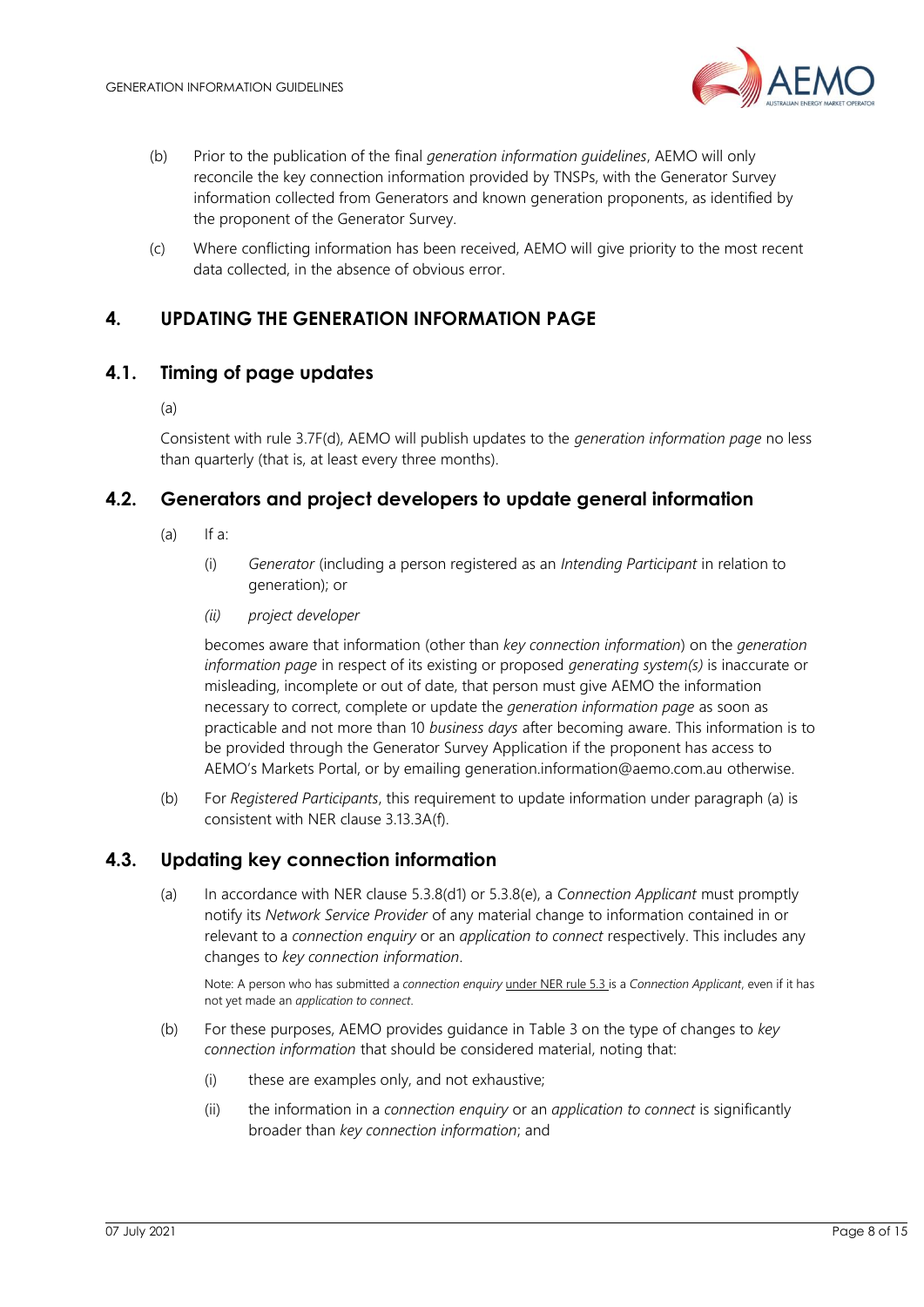

(iii) accordingly, these Guidelines do not describe or limit the materiality of a change in respect of information that is not *key connection information*, and this should be considered on an objectively reasonable basis.

#### <span id="page-8-2"></span>**Table 3 Material changes to key connection information**

| Category of key connection<br>information                                          | Indicative material change                                                                                                                                                                                                                                                                                        |
|------------------------------------------------------------------------------------|-------------------------------------------------------------------------------------------------------------------------------------------------------------------------------------------------------------------------------------------------------------------------------------------------------------------|
| Name, ABN and ACN of proponent                                                     | Any change of name, ABN or ACN of proponent                                                                                                                                                                                                                                                                       |
| Type of plant in respect of each<br>relevant generating unit                       | Any change of:<br>• Generating Unit Energy Conversion Technology                                                                                                                                                                                                                                                  |
| Site location or preferred site<br>location                                        | Any change of:<br>Site Location Description, and / or<br>Latitude / Longitude coordinates more than 5 kilometres<br>$\bullet$<br>from previously advised preferred location                                                                                                                                       |
| Maximum power generation of<br>whole plant                                         | Change to maximum power generation of $\pm 5$ megawatts.                                                                                                                                                                                                                                                          |
| Forecast completion date of<br>proposed connection                                 | Change to forecast completion date (earliest and / or latest) values,<br>(where the original or revised Forecast completion date falls within<br>the next 12 month period), by:<br>one month or more, and / or<br>a)<br>the subsequent Financial Year in which the forecast<br>b)<br>completion date would occur. |
| Technology of each relevant<br>generating unit                                     | Change of Electricity Generation Technology Type and / or<br>manufacturer                                                                                                                                                                                                                                         |
| Other information relevant to a<br>connection enquiry or application to<br>connect | When a connection enquiry or application to connect is "Withdrawn"                                                                                                                                                                                                                                                |

(c) Requirements for TNSPs to provide *key connection information* to AEMO and update that information are set out in section [5.](#page-8-0)

# <span id="page-8-0"></span>**5. PROVISION OF KEY CONNECTION INFORMATION TO AEMO**

## <span id="page-8-1"></span>**5.1. Submission requirements**

## **5.1.1. Initial requirements**

TNSPs must set out *key connection information* and any supporting information required for verification and qualification purposes (see section [5.3\)](#page-10-0) in a datafile in Microsoft Excel spreadsheet, and submit to AEMO via email to nem.connections@aemo.com.au.

The Excel spreadsheet must be password protected only if it contains any confidential information.

The filename will clearly set out the name of the TNSP.

The *key connection information* datafile will have a filename of the following format:

"TNSP Name" KCI datafile compiled NEMyyyymmddhhmm.xlsx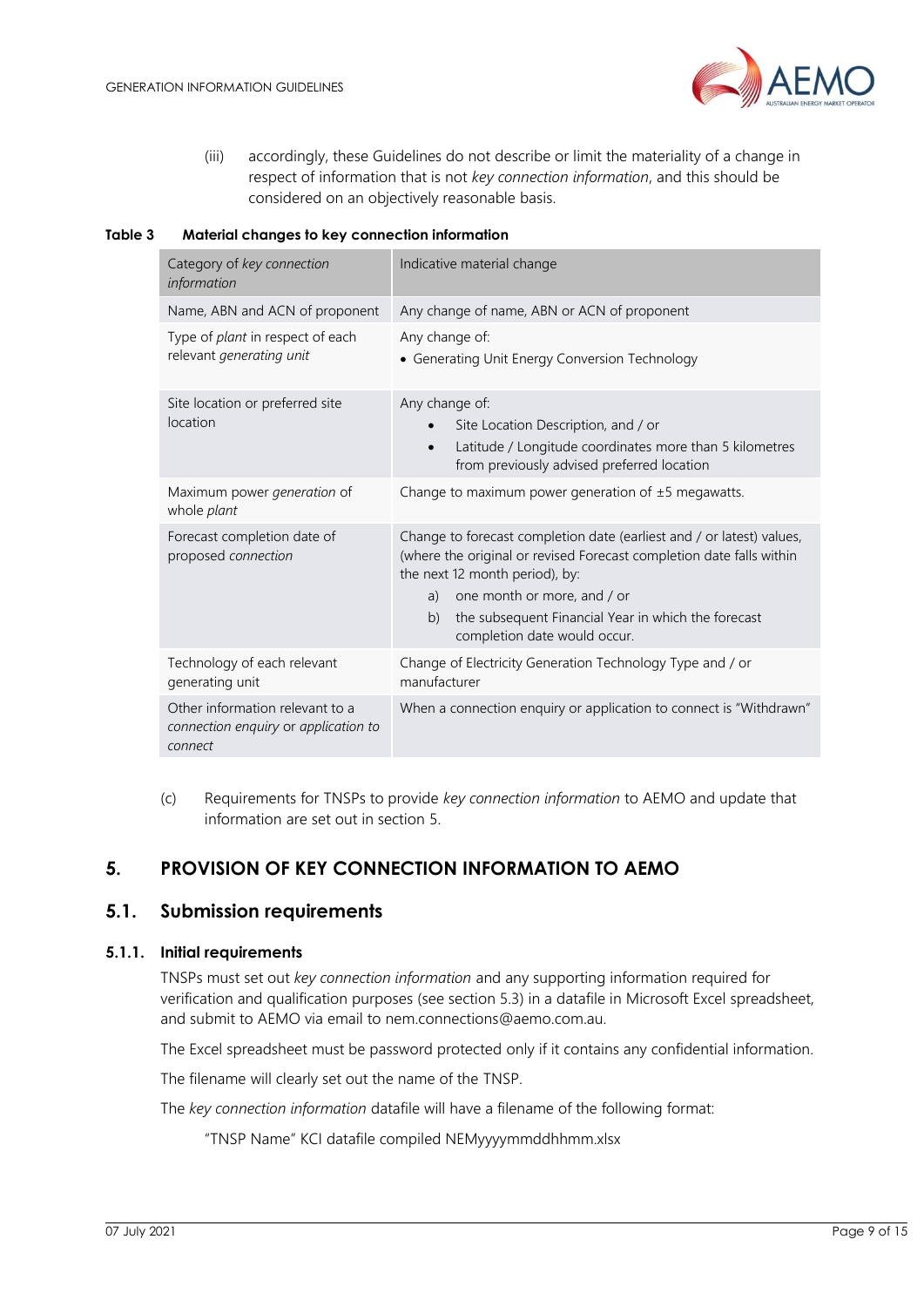

For example, for a *key connection information* datafile compiled by ElectraNet on 19 December 2019 at 0900 NEM Time, the datafile name would be "ElectraNet KCI datafile compiled NEM201912190900.xlsx"

This is important for reconciliation of any differences between different versions (i.e. compilations) of *key connection information* data received by AEMO.

### **5.1.2. Future requirements**

- a) As part of its ongoing digital strategy and renewal process, AEMO intends to develop an internet-facing solution for submission of KCI, such as a web portal or application program interface (API).
- b) Once AEMO informs TNSPs that the new solution is operational, TNSPs must use that method to submit KCI.
- c) AEMO will inform TNSPs of the new solution's availability no less than 20 *business days* before the first KCI submission deadline for which that method must be used.

## <span id="page-9-0"></span>**5.2. Timing for provision**

#### **5.2.1. New and updated key connection information**

- (a) Without limiting paragraph (c) or (d), a TNSP must submit a *key connection information*  datafile (compilation) to AEMO by each KCI Submission Deadline.
- (b) The datafile must include *key connection information* contained in all:
	- (i) *connection enquiries* (where the maximum capacity of the proposed *generating system* is 5 MW or more);
	- (ii) *applications to connect* (where the maximum capacity of the proposed *generating system* is 5 MW or more) and
	- (iii) updates to the *key connection information* previously included in or with a *connection enquiry* or *application to connect* (where the maximum capacity of the proposed *generating system* is (or was) 5 MW or more),

received, in each case up to a cut-off date that is not more than 5 *business days* before the KCI Submission Deadline.

- (c) In addition to the datafile to be submitted by the KCI Submission Deadline, a TNSP must notify AEMO within 5 *business days* if it is notified of a change of one month or more to the "Forecast completion date" of a *generating system*, where either the original or revised forecast completion date falls within the next 12 months.
- (d) These Guidelines do not in any way limit the obligation of a TNSP (or any other *Registered Participant*) under NER clause 3.13.3A(f) to provide relevant information to AEMO as soon as practicable after it becomes aware of a material change to any information required for publication by AEMO under NER clause 3.13.3A(a), whether or not that change relates to *key connection information*.
- (e) Where an *application to connect* relates to a previous *connection enquiry*, the same *key connection information* data entry (i.e. with the relevant "TNSP Connection Enquiry / Application ID") should be used, by changing the "KCI received in / under NER" value from "New connection enquiry (NER 5.3)" to "New application to connect (NER 5.3)".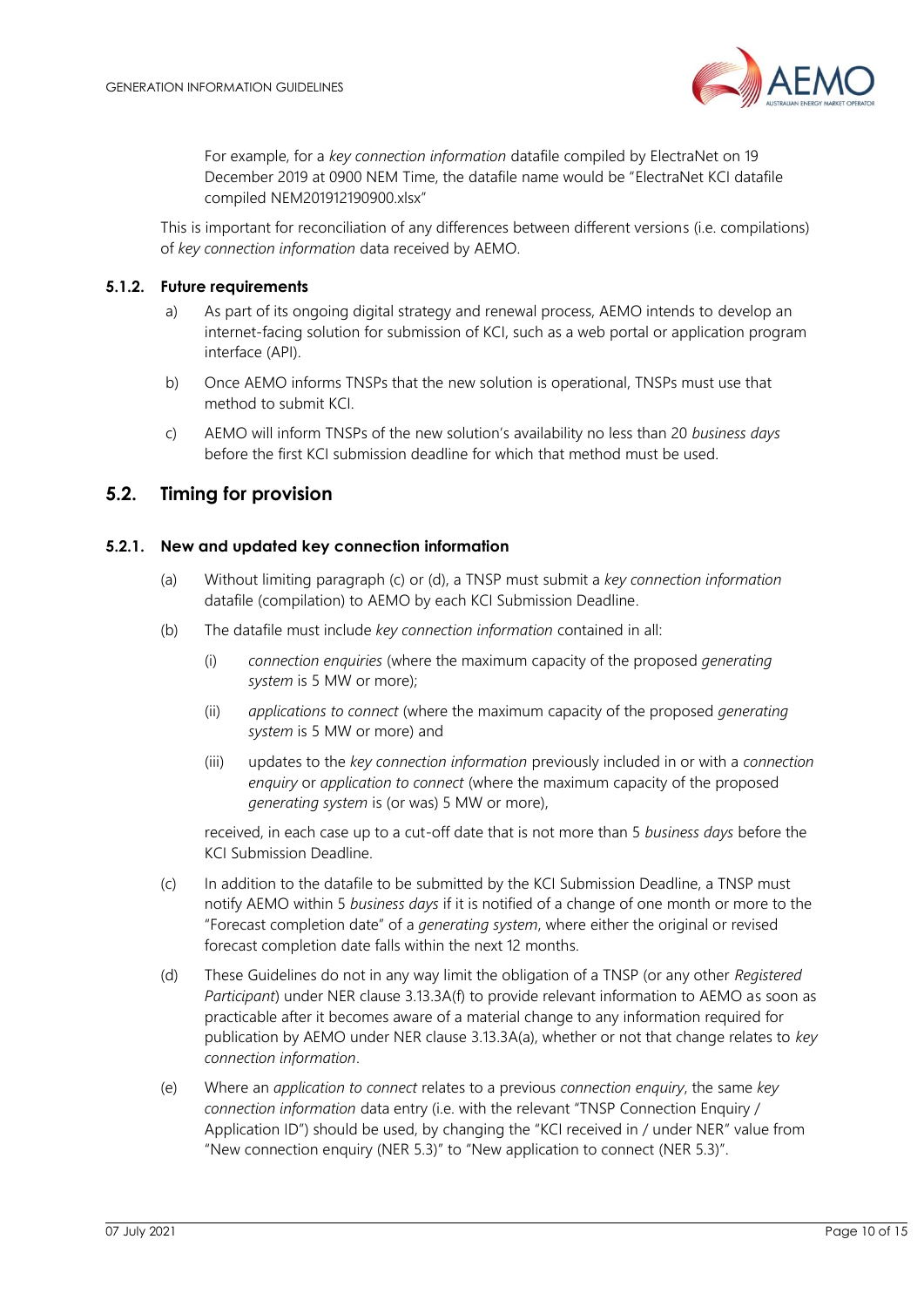

## **5.2.2. Versions of key connection information datafiles received by AEMO**

The *key connection information* datafile name must include the compilation (version) date time stamp, in the format "NEMyyyymmddhhmm". The compilation date time stamp indicates when that version of the *key connection information* datafile was compiled (i.e. re-confirmed, updated (where necessary), validated and saved) by the TNSP. It is a reflection of the currency of the data within the file itself. It should not be changed to reflect the time the data file is transmitted.

In addition:

(a) The value of the compilation date time stamp used by a TNSP must be unique.

This is to allow AEMO to identify successive versions of datafiles from a given TNSP, without having to open each file. It will also enable easy identification of duplicate files, if the same file is sent more than once.

(b) The compilation date time stamp in the datafile name must match the value in the *key connection information* data (worksheet) itself.

The compilation date time stamp will also be recorded in a designated cell within the Excel spreadsheet, i.e. within the *key connection information* datafile itself.

This requirement provides a means of certification that the data published in the *generation information page* was received within the datafile with that compilation date time stamp.

TNSPs must ensure they do not amend a key connection information datafile that has already been transmitted to AEMO and re-send it using the same compilation date time stamp.

## <span id="page-10-0"></span>**5.3. Format**

- (a) [Table 4](#page-10-1) specifies the format in which the different elements of *key connection information* must be provided to AEMO. As indicated in [Table 4,](#page-10-1) supporting information may also be required for AEMO to verify or qualify some aspects of *key connection information*. This supporting information is not of itself key connection information and will not be published on the generation information page. Supporting information is identified in the table with an asterisk and 'No' in the 'To be published' column.
- (b) TNSPs must use best endeavours to ensure that *key connection information* complies with the required format, and is free from errors.
- (c) AEMO will provide a template *key connection information* datafile (Excel spreadsheet) to TNSPs for use in email submission of KCI,. The template will include a field to enter the compilation date time stamp, and another field to indicate the TNSP staff member for AEMO to contact in the event of any queries.

| <b>KCI Data</b><br>Section | Data Field Name                             | Format or Values                                                 | To be<br>published | Required<br>for<br>Connection<br><b>Enguiries</b> | Required for<br>Applications<br>to Connect |
|----------------------------|---------------------------------------------|------------------------------------------------------------------|--------------------|---------------------------------------------------|--------------------------------------------|
| Compilation                | <b>TNSP Name</b>                            | AEMO, ElectraNet,<br>Powerlink, TasNetworks,<br><b>TransGrid</b> | Yes                | N/A                                               | N/A                                        |
|                            | KCI datafile compilation<br>date time stamp | dd/mm/yyyy hh:mm<br>(NEM time)                                   | Yes                | N/A                                               | N/A                                        |

#### <span id="page-10-1"></span>**Table 4 Format of** *key connection information* **and supporting information to be provided by TNSPs**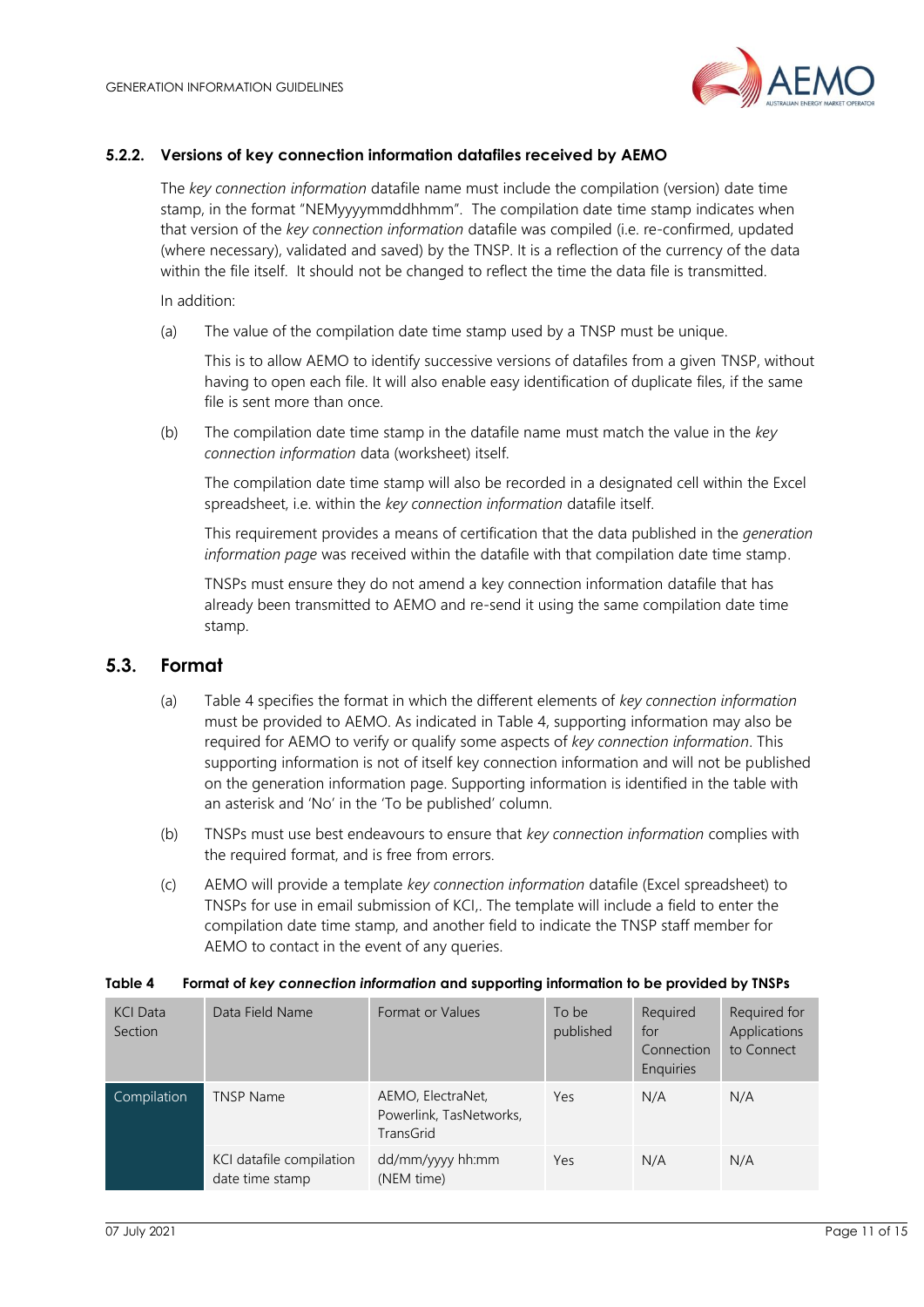

| <b>KCI Data</b><br>Section             | Data Field Name                                                         | Format or Values                                                                                                                                                                                                                             | To be<br>published | Required<br>for<br>Connection<br>Enquiries | Required for<br>Applications<br>to Connect |
|----------------------------------------|-------------------------------------------------------------------------|----------------------------------------------------------------------------------------------------------------------------------------------------------------------------------------------------------------------------------------------|--------------------|--------------------------------------------|--------------------------------------------|
| Connection<br>Enquiry /<br>Application | <b>TNSP Connection</b><br>Enquiry / Application ID                      | Unique ID, TNSP's own<br>format.                                                                                                                                                                                                             | Yes                | Yes                                        | Yes                                        |
|                                        | KCI received in / under<br><b>NER</b>                                   | New connection enquiry<br>(NER 5.3), New application<br>to connect (NER 5.3),<br>Material change to<br>connection enquiry (NER<br>5.3.8(d1)), Material change<br>to application to connect<br>(NER 5.3.8(e)), Non-<br>material changes only. | Yes                | Yes                                        | Yes                                        |
|                                        | KCI data - Connection<br><b>Applicant Notification</b><br>Date          | dd/mm/yyyy                                                                                                                                                                                                                                   | Yes                | Yes                                        | Yes                                        |
|                                        | KCI data - TNSP<br>Validation Date                                      | dd/mm/yyyy                                                                                                                                                                                                                                   | Yes                | Yes                                        | Yes                                        |
|                                        | Corresponding<br>Connection Enquiry /<br>Application Activity<br>Status | Active, On-Hold,<br>Withdrawn, Complete.                                                                                                                                                                                                     | Yes                | Yes                                        | Yes                                        |
| Connection                             | Organisation Name                                                       | Text                                                                                                                                                                                                                                         | Yes                | Yes                                        | Yes                                        |
| Proponent                              | <b>ABN</b>                                                              | eleven-digit, with or<br>without spaces "00 000<br>000 000"                                                                                                                                                                                  | Yes                | Yes                                        | Yes                                        |
|                                        | <b>ACN</b>                                                              | nine-digit, with or without<br>spaces "000 000 000"                                                                                                                                                                                          | Yes                | Yes                                        | Yes                                        |
| Whole plant                            | Site Name                                                               | The (intended) Power<br>Station Name. <sup>2</sup>                                                                                                                                                                                           | Yes                | Yes                                        | Yes                                        |
|                                        | Site Location<br>Description                                            | Minimum resolution of<br>the description is the<br>relevant Local<br>Government Area (LGA).                                                                                                                                                  | Yes                | Yes                                        | Yes                                        |
|                                        | *Latitude                                                               | Degrees decimal (6<br>decimal places)                                                                                                                                                                                                        | <b>No</b>          | Yes                                        | Yes                                        |
|                                        | *Longitude                                                              | Degrees decimal (6<br>decimal places)                                                                                                                                                                                                        | <b>No</b>          | Yes                                        | Yes                                        |
|                                        | Region to be supplied                                                   | NSW1, QLD1, SA1, TAS1,<br>VIC1, NT1                                                                                                                                                                                                          | Yes                | Yes                                        | Yes                                        |
|                                        | Maximum power<br>generation (Lower<br>estimate)                         | Megawatts (Integer)                                                                                                                                                                                                                          | If provided        | If provided                                | If provided                                |
|                                        | Maximum power<br>generation (Upper<br>estimate)                         | Megawatts (Integer)                                                                                                                                                                                                                          | Yes                | Yes                                        | Yes                                        |

<sup>2</sup> The Power Station Name to be entered within Section C of the Application for Registration as a Generator in the NEM.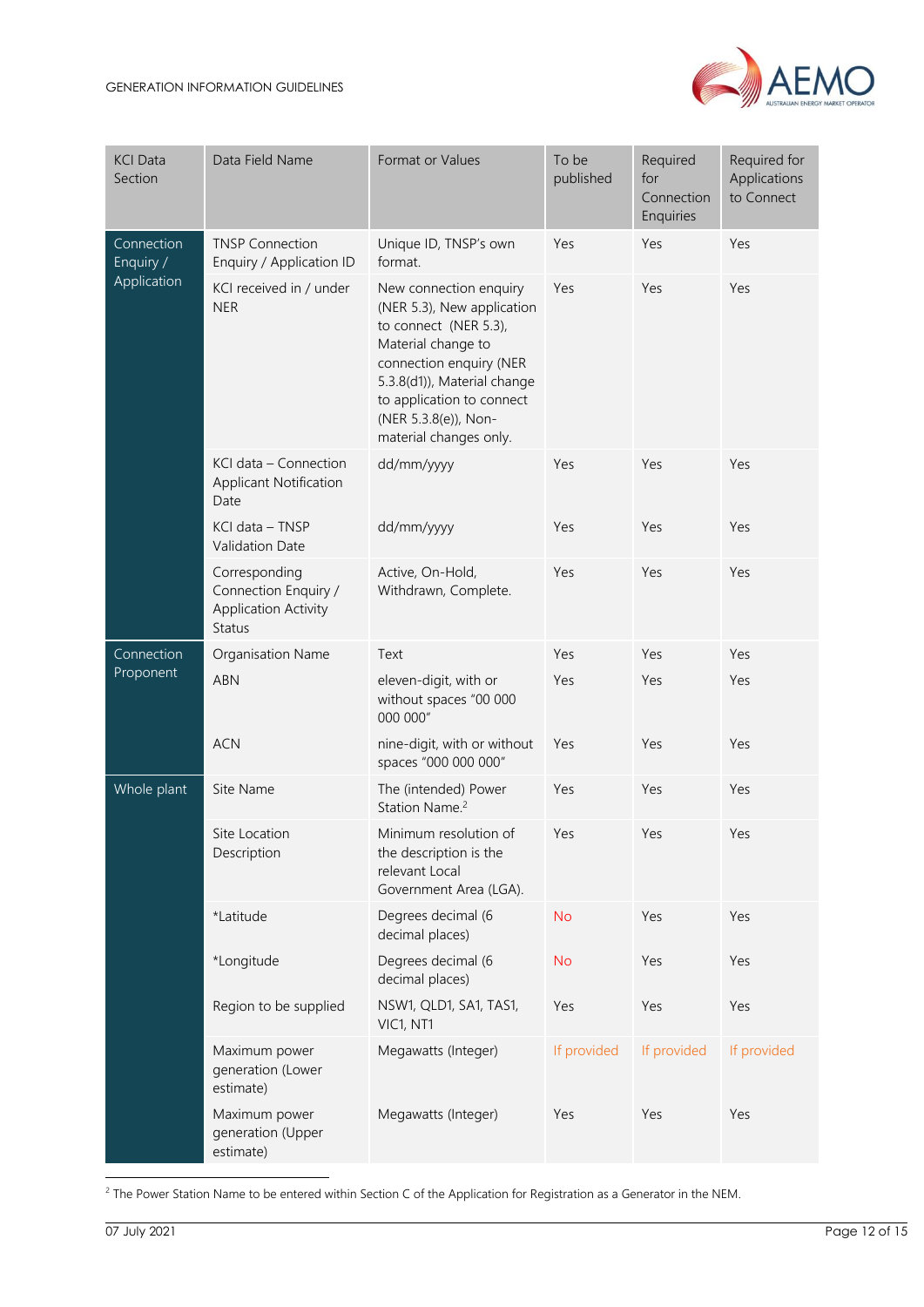

| <b>KCI Data</b><br>Section              | Data Field Name                                                           | To be<br>Required<br>Format or Values<br>for<br>published<br>Connection<br>Enquiries |             | Required for<br>Applications<br>to Connect |             |
|-----------------------------------------|---------------------------------------------------------------------------|--------------------------------------------------------------------------------------|-------------|--------------------------------------------|-------------|
|                                         | *Earliest expected<br>forecast completion<br>Date                         | dd/mm/yyyy                                                                           | <b>No</b>   | If provided                                | If provided |
|                                         | Latest expected forecast<br>completion Date                               | dd/mm/yyyy                                                                           | Yes         | Yes                                        | Yes         |
| Individual<br>Generating<br><b>Unit</b> | <b>Energy Conversion</b><br>Technology Type                               | See drop-down lists<br>(Table 5)                                                     | Yes         | Yes                                        | Yes         |
|                                         | <b>Energy Conversion</b><br>Technology Sub Type (if<br>known)             | See drop-down lists<br>(Table 5)                                                     | If provided | If provided                                | If provided |
|                                         | Number of individual<br>Generating Units <sup>3</sup><br>(Lower estimate) | Integer                                                                              | If provided | If provided                                | If provided |
|                                         | Number of individual<br>Generating Units <sup>4</sup><br>(Upper estimate) | Integer                                                                              | Yes         | Yes                                        | Yes         |
|                                         | <b>Electricity Generation</b><br>Technology Type                          | Synchronous,<br>Asynchronous                                                         | Yes         | Yes                                        | Yes         |
|                                         | *Electricity Generation<br>Technology<br>Manufacturer                     | Text                                                                                 | <b>No</b>   | If provided                                | Yes         |
|                                         | Maximum power<br>generation (Lower<br>estimate)                           | Megawatts (up to 3<br>decimal places)                                                | If provided | If provided                                | If provided |
|                                         | Maximum power<br>generation (Upper<br>estimate)                           | Megawatts (up to 3<br>decimal places)                                                | Yes         | Yes                                        | Yes         |
|                                         | Nameplate Capacity<br>(Lower estimate)                                    | MVA (up to 3 decimal<br>places)                                                      | If provided | If provided                                | If provided |
|                                         | Nameplate Capacity<br>(Upper estimate)                                    | MVA (up to 3 decimal<br>places)                                                      | If provided | If provided                                | Yes         |

<span id="page-12-0"></span><sup>&</sup>lt;sup>3</sup> The individually controllable generating facilities registered or capable of being registered with AEMO, as related to the statement of opportunities prepared by AEMO. See definition of *plant* in NER Chapter 10. Please note for photovoltaic systems, generating units are taken to be the system's inverters.

<sup>&</sup>lt;sup>4</sup> The individually controllable generating facilities registered or capable of being registered with AEMO, as related to the statement of opportunities prepared by AEMO. See definition of *plant* in NER Chapter 10. Please note for photovoltaic systems, generating units are taken to be the system's inverters.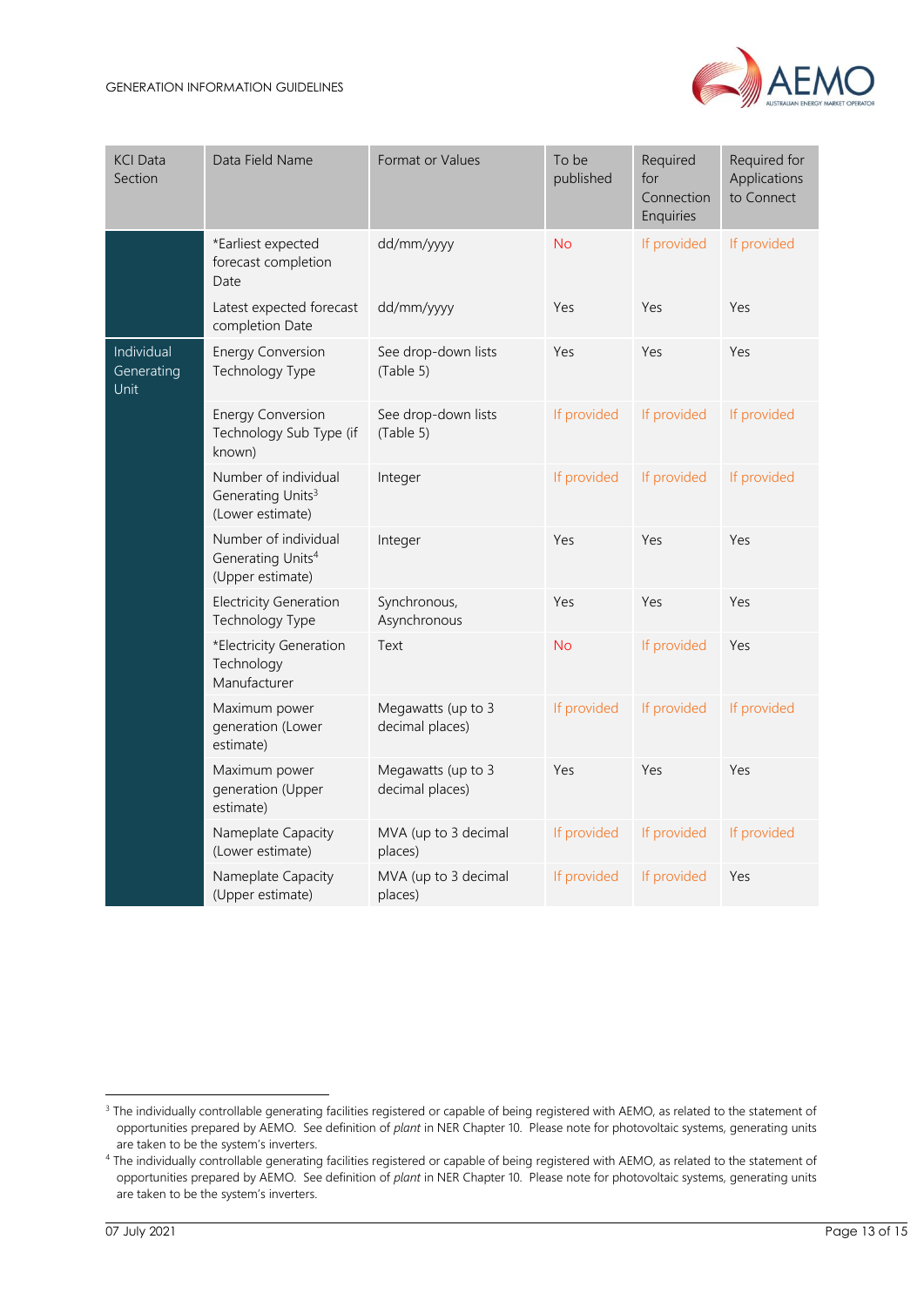

| Energy<br>Conversion<br>Technology<br><b>Type</b> | Hydro           | Reciprocating<br>Engine | Solar PV                | Solar<br>Thermal     | Storage             | Turbine                    | Wind<br>Turbine | Other |
|---------------------------------------------------|-----------------|-------------------------|-------------------------|----------------------|---------------------|----------------------------|-----------------|-------|
| Energy<br>Conversion<br>Technology<br>Sub Type    | Dam             | Compression<br>ignition | Fixed                   | Central<br>collector | Battery             | <b>CCGT</b>                | Onshore         | Other |
|                                                   | Run of<br>River | Spark ignition          | Single axis<br>tracking | Freznel<br>Trough    | Pumped<br>hydro     | <b>OCGT</b>                | Offshore        |       |
|                                                   | Tidal           | Other                   | Dual axis<br>tracking   | Other                | Thermal -<br>Liquid | Steam<br>Sub<br>Critical   | Other           |       |
|                                                   | Wave            |                         | Other                   |                      | Thermal -<br>Solid  | Steam<br>Super<br>Critical |                 |       |
|                                                   | Other           |                         |                         |                      | Other               | Other                      |                 |       |

## <span id="page-13-0"></span>**5.4. Victoria**

AEMO is the transmission network planner in Victoria and manages connections to the Victorian transmission network. Accordingly, AEMO's Victorian connections team will fulfil the obligation to submit *key connection information.* AEMO will, however, liaise with TNSPs who are *Declared Transmission System Operators* in Victoria, as required, to fulfil the intent and processes of the Guideline.

# <span id="page-13-1"></span>**6. GUIDANCE ON EVIDENCE REQUIRED TO BE A PROJECT DEVELOPER**

NER clause 3.13.3AA(c) permits AEMO to identify a person as a *project developer* if AEMO "is reasonably satisfied by the evidence provided" that the person intends to develop *plant* to be connected to a *transmission or distribution system*, in respect of which another person (other than an *intermediary*) must or may be registered as a *Registered Participant.*

## <span id="page-13-2"></span>**6.1. Guidance on AEMO's project developer assessment processes**

AEMO will undertake a merit-based assessment of each application for identification as a *project developer* on a case-by-case basis. Assessment is conducted in relation to a specific project and identification as a *project developer* may be revoked under certain circumstances, such as when AEMO is no longer satisfied that development of the project is continuing or when the project is registered. Detailed information on the assessment process, including application form and guide, is available on AEMO's website.

Applicants for assessment as a *project developer* under clause 3.13.3AA(c) will be assigned an AEMO case manager to provide advice regarding the process following receipt of an application. AEMO representatives cannot, however, provide advice on the interpretation or application of the NER to individual circumstances.

## <span id="page-13-3"></span>**6.2. Types of evidence**

Please refer to AEMO's website for detailed guidance about the assessment process.

AEMO may require any information necessary in order to be satisfied that it is appropriate identify an applicant as a *project developer*. These requirements generally include: